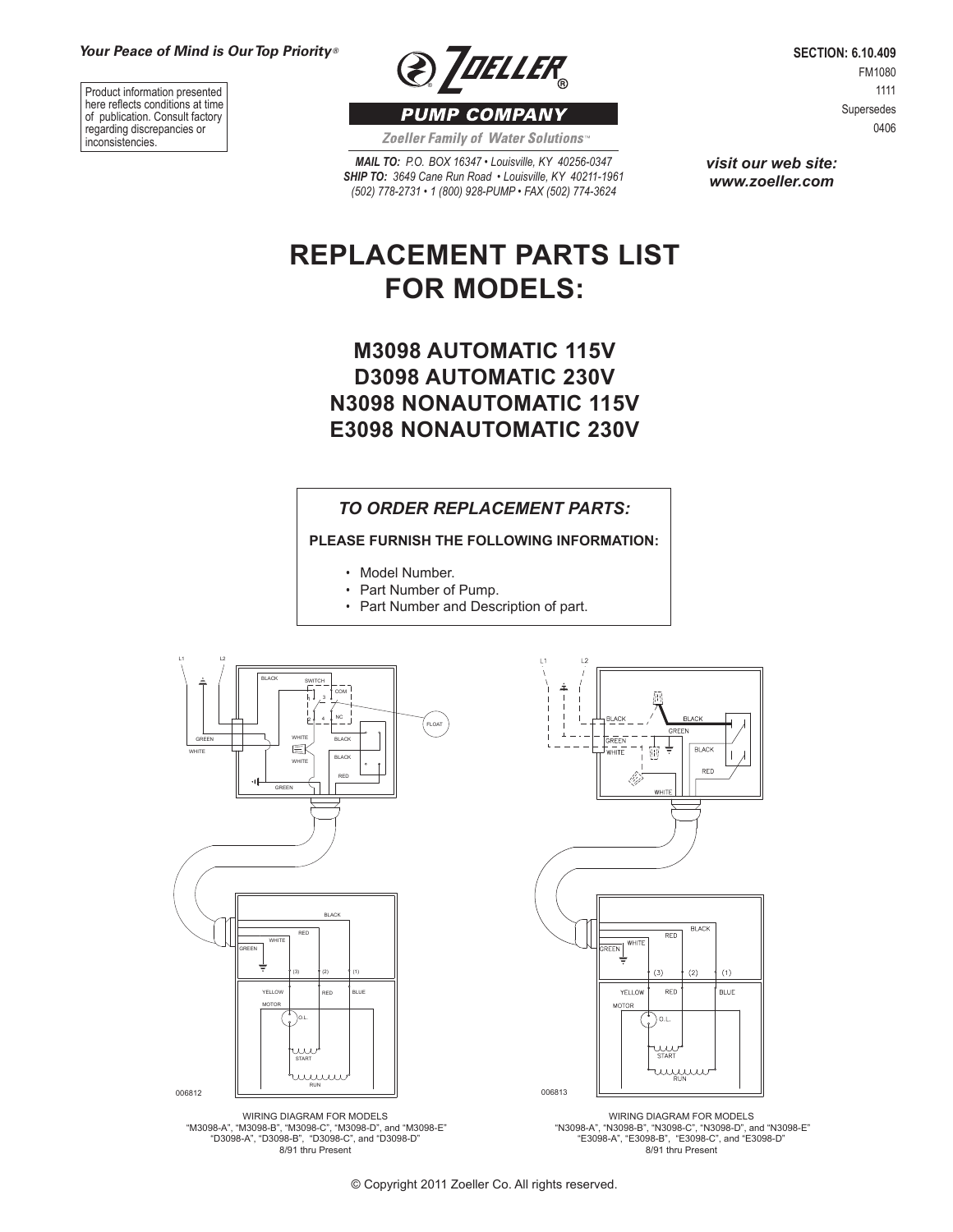## REPLACEMENT PARTS LIST FOR MODELS "M3098" and "D3098" See back page for "M3098" and "D3098" illustration.

|                         |                                       | MODELS: M3098-A |              |                      | M3098-B               | M3098-C              | M3098-D              | M3098-E                 | D3098-A              | D3098-B               | D3098-C              | D3098-D                 |
|-------------------------|---------------------------------------|-----------------|--------------|----------------------|-----------------------|----------------------|----------------------|-------------------------|----------------------|-----------------------|----------------------|-------------------------|
| <b>REF</b><br>NO.       | <b>DESCRIPTION</b>                    | QTY             | <b>NOTES</b> | 8/91<br>thru<br>9/94 | 10/94<br>thru<br>1/96 | 2/96<br>thru<br>2/01 | 3/01<br>thru<br>8/09 | 9/09<br>thru<br>Current | 8/91<br>thru<br>9/94 | 10/94<br>thru<br>2/01 | 3/01<br>thru<br>8/09 | 9/09<br>thru<br>Current |
| 1                       | Plug, Test-ED                         | $\overline{2}$  |              | 034051               | 034051                | 034051               | 034051               | 034051                  | 034051               | 034051                | 034051               | 034051                  |
| $\overline{2}$          | Cover & Handle "3098"                 | $\mathbf{1}$    |              | 005344               | 009602                | 009602               | 009602               | 009602                  | 005344               | 009602                | 009602               | 009602                  |
| 3                       | Seal, Thru Wall Term                  | 3               |              | 003402               | 003402                | 003402               | 003402               | 003402                  | 003402               | 003402                | 003402               | 003402                  |
| 4                       | Gasket, Case/Cover                    | $\mathbf{1}$    |              | 034046               | 034046                | 034046               | 014553               | 014553                  | 034046               | 034046                | 014553               | 014553                  |
| 5                       | Housing, Mtr- & Term Asm "3098"       | $\mathbf{1}$    |              | 007092               | 007092                | 007092               | 007092               | 007092                  | 007092               | 007092                | 007092               | 007092                  |
| 6                       | Stator W/Screws 1P/ 3098              | $\mathbf{1}$    | 4, 5         | 007084               | 007084                | 010526               | 010526               | 010526                  | 007085               | 007085                | 007085               | 007085                  |
| $\overline{7}$          | Rotor Asm 115/230V/1PH "98" EMD"3098" | $\mathbf{1}$    | 4            | 007050               | 007050                | 010270               | 010270               | 010270                  | 007050               | 007050                | 007050               | 007050                  |
| 8                       | Seal, Mtr Hsg                         | $\mathbf{1}$    |              | 034007               | 034007                | 034007               | 014556               | 014556                  | 034007               | 034007                | 014556               | 014556                  |
| 9                       | Washer, Trst-NYL.875X.504X.050"       | $\mathbf{1}$    |              | 002140               | 002140                | 002140               | 002140               | 002140                  | 002140               | 002140                | 002140               | 002140                  |
| 10                      | Oil, Dielectric - (30.5 Oz Can)       | $\mathbf{1}$    |              | 012133               | 012133                | 012133               | 012133               | 012133                  | 012133               | 012133                | 012133               | 012133                  |
| 11                      | Housing, Pump-Mach                    | $\mathbf{1}$    | 5            | 006107               | 006107                | 006107               | 006107               | 150149                  | 006107               | 006107                | 006107               | 150149                  |
| 12                      | Seal, Shaft                           | $\mathbf{1}$    |              | 005095               | 005095                | 005095               | 014554               | 014554                  | 005095               | 005095                | 014554               | 014554                  |
| 13                      | Impeller "3098"                       | $\mathbf{1}$    |              | 002570               | 002570                | 002570               | 002570               | 002570                  | 002570               | 002570                | 002570               | 002570                  |
| 14                      | Base-Mach "3098"                      | $\mathbf{1}$    |              | 006333               | 006333                | 006333               | 006333               | 006333                  | 006333               | 006333                | 006333               | 006333                  |
| 15                      | Case Handle & Arm HT "3098"           | $\mathbf{1}$    |              | 007088               | 007088                | 007088               | 007088               | 007088                  | 007088               | 007088                | 007088               | 007088                  |
| 16                      | Guard                                 | $\mathbf{1}$    |              | 267008               | 267008                | 267008               | 267008               | 267008                  | 267008               | 267008                | 267008               | 267008                  |
| 17                      | Arm & Seal Asm                        | $\mathbf{1}$    |              | 004741               | 004741                | 004741               | 004741               | 004741                  | 004741               | 004741                | 004741               | 004741                  |
| 18                      | Case & Switch HT "3098"               | $\mathbf{1}$    |              | 007087               | 007087                | 007087               | 007087               | 007087                  | 007087               | 007087                | 007087               | 007087                  |
| 19                      | Switch Asm HT "3098"                  | $\mathbf{1}$    |              | 007089               | 007089                | 007089               | 007089               | 007089                  | 007089               | 007089                | 007089               | 007089                  |
| 20                      | Capacitor Asm 10 UF "3098"            | $\mathbf{1}$    |              | 007093               | 007093                | 007093               | 007093               | 007093                  | 007093               | 007093                | 007093               | 007093                  |
| 21                      | Case Gasket                           | $\mathbf{1}$    |              | 267007               | 267007                | 267007               | 014555               | 014555                  | 267007               | 267007                | 014555               | 014555                  |
| 22                      | Housing, Switch Case Mach HT "3098"   | $\mathbf{1}$    |              | 006836               | 009453                | 009453               | 009453               | 009453                  | 006836               | 009453                | 009453               | 009453                  |
| 23                      | Float                                 | $\mathbf{1}$    |              | 034019               | 034019                | 034019               | 034019               | 034019                  | 034019               | 034019                | 034019               | 034019                  |
| 24                      | Float Rod Asm                         | $\mathbf{1}$    |              | 005352               | 005352                | 005352               | 005352               | 005352                  | 005352               | 005352                | 005352               | 005352                  |
| 25                      | Float-Mach                            | $\mathbf{1}$    |              | 004912               | 004912                | 004912               | 004912               | 004912                  | 004912               | 004912                | 004912               | 004912                  |
| 26                      | Cord Term & Seal 115V                 | $\mathbf{1}$    |              | 005348               | 005369                | 005369               | 005369               | 005369                  | 005369               | 005369                | 005369               | 005369                  |
| 27                      | Clamp, Strain Relief Red              | $\overline{2}$  |              | 001770               | 001770                | 001770               | 001770               | 001770                  | 001770               | 001770                | 001770               | 001770                  |
| 28                      | Seal Asm & Strain Relief              | $\mathbf{1}$    |              | 004721               | 004721                | 004721               | 004721               | 004721                  | 004721               | 004721                | 004721               | 004721                  |
| 29                      | Wirenut Connector                     | $\overline{2}$  |              | 001776               | 001776                | 001776               | 001776               | 001776                  | 001776               | 001776                | 001776               | 001776                  |
| 30                      | Seal Asm, Conduit                     | $\mathbf{1}$    |              | 009603               | 009643                | 009643               | 009643               | 009643                  | 009603               | 009643                | 009643               | 009643                  |
| 31                      | Seal Asm                              | $\mathbf{1}$    |              | 005345               | 009643                | 009643               | 009643               | 009643                  | 005345               | 009643                | 009643               | 009643                  |
| 32                      | Cordage Conduit & SLS HT/A "3098"     | $\mathbf{1}$    |              | 007090               | 009644                | 009644               | 009644               | 009644                  | 007090               | 009644                | 009644               | 009644                  |
| 33                      | Conduit 3'                            | $\mathbf{1}$    |              | 005167               | 005167                | 005167               | 005167               | 005167                  | 005167               | 005167                | 005167               | 005167                  |
| 34                      | Cordage & Terms HT/AUTO "3098"        | $\mathbf{1}$    |              | 007091               | 007091                | 007091               | 007091               | 007091                  | 007091               | 007091                | 007091               | 007091                  |
| 35                      | Clamp, #36 Worm                       | 3               |              | 001766               | 001766                | 001766               | 001766               | 001766                  | 001766               | 001766                | 001766               | 001766                  |
| 36                      | Screw, #10-24x.75 RHM-SL SS           | 12              |              | 001885               | 001885                | 001885               | 001885               | 001885                  | 001885               | 001885                | 001885               | 001885                  |
| 37                      | Screw, #6-32x375 RHSL STL ZI          | 3               |              | 001877               | 001877                | 001877               | 001877               | 001877                  | 001877               | 001877                | 001877               | 001877                  |
| 38                      | Screw, Stator                         | $\overline{2}$  |              | 001914               | 001914                | 001914               | 001914               | 150099                  | 001914               | 001914                | 001914               | 150099                  |
| 39                      | Sem, 10-24x .375 HH-SL TC.688 Wash    | $\mathbf{1}$    |              | 002000               | 002000                | 002000               | 002000               | 002000                  | 002000               | 002000                | 002000               | 002000                  |
| 40                      | Screw, 6-32x.375 RHSL STL ZI          | 3               |              | 004644               | 004644                | 004644               | 004644               | 004644                  | 004644               | 004644                | 004644               | 004644                  |
| 41                      | Screw, 10-24 x.375 RHM-SL SS          | $\overline{2}$  |              | 001883               | 001883                | 001883               | 001883               | 001883                  | 001883               | 001883                | 001883               | 001883                  |
| 42                      | Screw, 25-20 x .75 HHM-SS             | 4               |              | 001916               | 001916                | 001916               | 001916               | 001916                  | 001916               | 001916                | 001916               | 001916                  |
| $\overline{\mathbf{u}}$ | Rebuild Kit "3098"                    |                 | 5            | 007096               | 018092                | 018092               | 018092               | 018092                  | 007096               | 018092                | 018092               | 018092                  |

• Items included in Rebuild Kit.  $\alpha$  Not Shown in Illustration.

### **NOTES**:

1) See FM0160 Parts Price Sheet for listing of parts prices.

2) "NA" indicates, not applicable.

3) If an "X" follows Model No., or Date Mfg. on brass ID tag, consult factory for ordering of this part.

4) When ordering these parts, customer must identify if G.E. or EMD.

5) Kits are supplied with two different length screws for mounting stators. During assembly verify length and ensure screws are seated properly.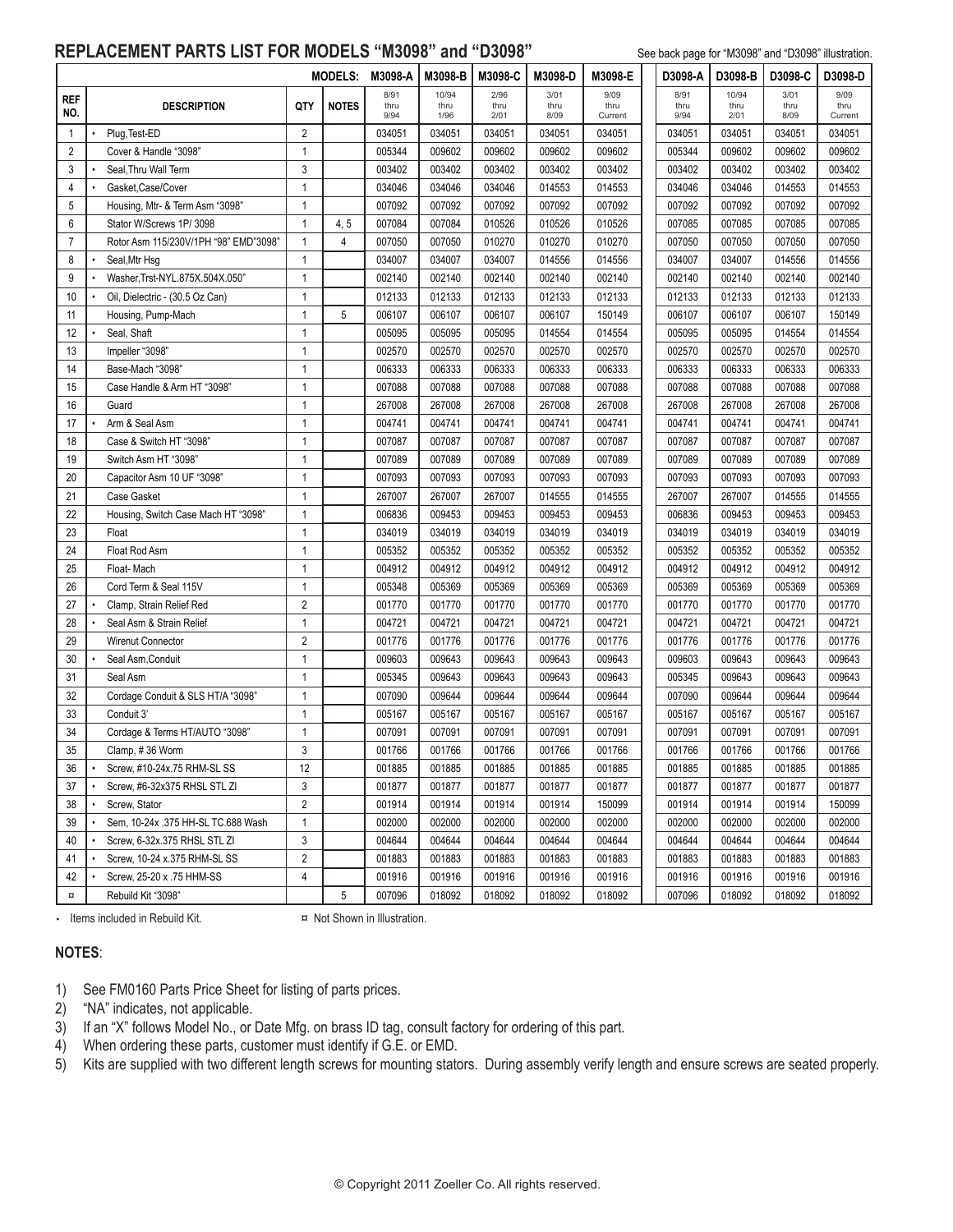## REPLACEMENT PARTS LIST FOR MODELS "N3098" and "E3098" **See back page for "N3098"** and "E3098" illustration.

|                |           |                                       |                |              | MODELS: N3098-A | N3098-B       | N3098-C      | N3098-D      | N3098-E      | E3098-A      | E3098-B       | E3098-C      | E3098-D      |
|----------------|-----------|---------------------------------------|----------------|--------------|-----------------|---------------|--------------|--------------|--------------|--------------|---------------|--------------|--------------|
| <b>REF</b>     |           |                                       | QTY            | <b>NOTES</b> | 8/91<br>thru    | 10/94<br>thru | 2/96<br>thru | 3/01<br>thru | 9/09<br>thru | 8/91<br>thru | 10/94<br>thru | 3/01<br>thru | 9/09<br>thru |
| NO.            |           | <b>DESCRIPTION</b>                    |                |              | 9/94            | 1/96          | 2/01         | 8/09         | Current      | 9/94         | 2/01          | 8/09         | Current      |
| $\mathbf{1}$   |           | Plug, Test-ED                         | $\overline{2}$ |              | 034051          | 034051        | 034051       | 034051       | 034051       | 034051       | 034051        | 034051       | 034051       |
| $\overline{2}$ |           | Cover & Handle "3098"                 | $\mathbf{1}$   |              | 005344          | 009602        | 009602       | 009602       | 009602       | 005344       | 009602        | 009602       | 009602       |
| 3              |           | Seal, Thru Wall Term                  | 3              |              | 003402          | 003402        | 003402       | 003402       | 003402       | 003402       | 003402        | 003402       | 003402       |
| 4              |           | Gasket.Case/Cover                     | $\mathbf{1}$   |              | 034046          | 034046        | 034046       | 014553       | 014553       | 034046       | 034046        | 014553       | 014553       |
| 5              |           | Housing, Mtr- & Term Asm "3098"       | $\mathbf{1}$   |              | 007092          | 007092        | 007092       | 007092       | 007092       | 007092       | 007092        | 007092       | 007092       |
| 6              |           | Stator W/Screws 1P/EMD 3098           | $\mathbf{1}$   | 4,5          | 007084          | 007084        | 010526       | 010526       | 010526       | 007085       | 007085        | 007085       | 007085       |
| $\overline{7}$ |           | Rotor Asm 115/230V/1PH "98" EMD"3098" | $\mathbf{1}$   | 4            | 007050          | 007050        | 010270       | 010270       | 010270       | 007050       | 007050        | 007050       | 007050       |
| 8              |           | Seal, Mtr Hsq                         | $\mathbf{1}$   |              | 034007          | 034007        | 034007       | 014556       | 014556       | 034007       | 034007        | 014556       | 014556       |
| 9              |           | Washer, Trst-NYL.875X.504X.050"       | $\mathbf{1}$   |              | 002140          | 002140        | 002140       | 002140       | 002140       | 002140       | 002140        | 002140       | 002140       |
| 10             | $\bullet$ | Oil, Dielectric - (30.5 Oz Can)       | 1              |              | 012133          | 012133        | 012133       | 012133       | 012133       | 012133       | 012133        | 012133       | 012133       |
| 11             |           | Housing, Pump-Mach                    | $\mathbf{1}$   | 5            | 006107          | 006107        | 006107       | 006107       | 150149       | 006107       | 006107        | 006107       | 150149       |
| 12             |           | Seal, Shaft                           | $\mathbf{1}$   |              | 005095          | 005095        | 005095       | 014554       | 014554       | 005095       | 005095        | 014554       | 014554       |
| 13             |           | Impeller "3098"                       | $\mathbf{1}$   |              | 002570          | 002570        | 002570       | 002570       | 002570       | 002570       | 002570        | 002570       | 002570       |
| 14             |           | Base-Mach "3098"                      | $\mathbf{1}$   |              | 006333          | 006333        | 006333       | 006333       | 006333       | 006333       | 006333        | 006333       | 006333       |
| 15             |           | Cover, Plate & Gasket                 | $\mathbf{1}$   |              | 007652          | 007652        | 007652       | 007652       | 007652       | 007652       | 007652        | 007652       | 007652       |
| 16             |           | Capacitor Asm 10 UF "3098"            | $\mathbf{1}$   |              | 007093          | 007093        | 007093       | 007093       | 007093       | 007093       | 007093        | 007093       | 007093       |
| 17             |           | Case Gasket                           | $\mathbf{1}$   |              | 267007          | 267007        | 267007       | 014555       | 014555       | 267007       | 267007        | 014555       | 014555       |
| 18             |           | Box Mach HT NA                        | $\mathbf{1}$   |              | 006837          | 009454        | 009454       | 009454       | 009454       | 006837       | 009454        | 009454       | 009454       |
| 19             |           | Clamp, #36 Worm                       | $\overline{2}$ |              | 001766          | 001766        | 001766       | 001766       | 001766       | 001766       | 001766        | 001766       | 001766       |
| 20             |           | Wire Asm - (1) Wire Black 6" long     | $\mathbf{1}$   |              | 007650          | 007650        | 007650       | 007650       | 007650       | 007650       | 007650        | 007650       | 007650       |
| 21             |           | Seal Asm                              | $\mathbf{1}$   |              | 005345          | 009643        | 009643       | 009643       | 009643       | 005345       | 009643        | 009643       | 009643       |
| 22             |           | Seal Asm, Conduit                     | $\mathbf{1}$   |              | 009604          | 009643        | 009643       | 009643       | 009643       | 009604       | 009643        | 009643       | 009643       |
| 23             |           | Cordage conduit & SLS HT/NA "3098"    | $\mathbf{1}$   |              | 007095          | 009645        | 009645       | 009645       | 009645       | 007095       | 009645        | 009645       | 009645       |
| 24             |           | Conduit-Mach 6'                       | $\mathbf{1}$   |              | 005252          | 005252        | 005252       | 005252       | 005252       | 005252       | 005252        | 005252       | 005252       |
| 25             |           | Cordage & Terms HT/NA "3098"          | $\mathbf{1}$   |              | 007094          | 007094        | 007094       | 007094       | 007094       | 007094       | 007094        | 007094       | 007094       |
| 26             |           | Clamp, Strain Relief Red              | $\overline{2}$ |              | 001770          | 001770        | 001770       | 001770       | 001770       | 001770       | 001770        | 001770       | 001770       |
| 27             |           | Screw, #10-24x.75 RHM-SL SS           | 12             |              | 001885          | 001885        | 001885       | 001885       | 001885       | 001885       | 001885        | 001885       | 001885       |
| 28             |           | Screw, #6-32x375 RHSL STL ZI          | 3              |              | 001877          | 001877        | 001877       | 001877       | 001877       | 001877       | 001877        | 001877       | 001877       |
| 29             | $\bullet$ | Screw, Stator                         | $\overline{2}$ |              | 001914          | 001914        | 001914       | 001914       | 150099       | 001914       | 001914        | 001914       | 150099       |
| 30             |           | Sem, 10-24x .375 HH-SL TC.688 Wash    | $\mathbf{1}$   |              | 002000          | 002000        | 002000       | 002000       | 002000       | 002000       | 002000        | 002000       | 002000       |
| 31             |           | Screw, 25-20 x .75 HHM-SS             | 4              |              | 001916          | 001916        | 001916       | 001916       | 001916       | 001916       | 001916        | 001916       | 001916       |
| 32             |           | Screw, 6-32x.375 RHSL STL ZI          | $\mathbf{1}$   |              | 004644          | 004644        | 004644       | 004644       | 004644       | 004644       | 004644        | 004644       | 004644       |
| 33             |           | <b>Wirenut Connector</b>              | $\overline{2}$ |              | 001776          | 001776        | 001776       | 001776       | 001776       | 001776       | 001776        | 001776       | 001776       |
| 34             |           | Handle                                | $\mathbf{1}$   |              | 267032          | 267032        | 267032       | 267032       | 267032       | 267032       | 267032        | 267032       | 267032       |
| 35             |           | Retainer, Handle                      | $\overline{2}$ |              | 267053          | 267053        | 267053       | 267053       | 267053       | 267053       | 267053        | 267053       | 267053       |
| 36             |           | Screw, #10-24 x .375 RHM -SS          | $\overline{2}$ |              | 001883          | 001883        | 001883       | 001883       | 001883       | 001883       | 001883        | 001883       | 001883       |
| $\alpha$       |           | Rebuild Kit "3098                     |                | 5            | 018091          | 018092        | 018092       | 018092       | 018092       | 018091       | 018092        | 018092       | 018092       |

• Items included in Rebuild Kit.  $\Box$  **x** Not Shown in Illustration.

## **NOTES:**

- 1) See FM0160 Parts Price Sheet for listing of parts prices.
- 2) "NA" indicates, not applicable.
- 3) If an "X" follows Model No., or Date Mfg. on brass ID tag, consult factory for ordering of this part.
- 4) When ordering these parts, customer must identify if G.E. or EMD.
- 5) Kits are supplied with two different length screws for mounting stators. During assembly verify length and ensure screws are seated properly.

**PUMP COMPANY** 

*MAIL TO: P.O. BOX 16347 • Louisville, KY 40256-0347 SHIP TO: 3649 Cane Run Road • Louisville, KY 40211-1961* **EXECUTE:** 1<sup>6</sup> (502) 778-2731 • 1 (800) 928-PUMP • FAX (502) 774-3624 **visit our web site:** 

**Your Peace of Mind is Our Top Priority®**

*www.zoeller.com*

© Copyright 2011 Zoeller Co. All rights reserved.